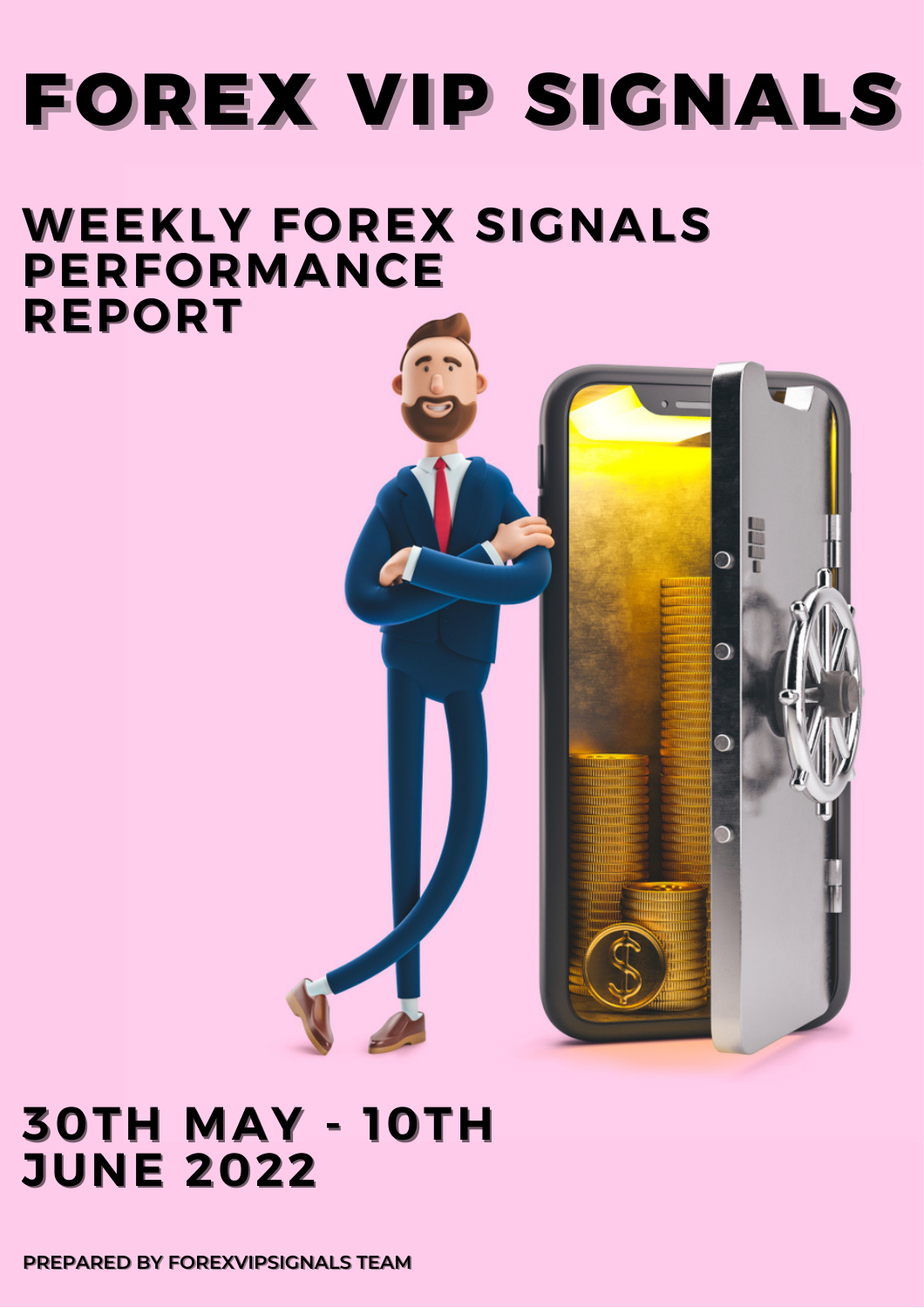## **OUR THIS WEEK'S** PERFORMANCE

FOREXVIPSIGNALS.COM

## SIGNALS WE SENT THIS WEEK'S

|                      |  |                        | PAIR          | <b>PZI</b> |
|----------------------|--|------------------------|---------------|------------|
| <b>LOSS</b><br>36.4% |  |                        | GOLD          | 3/2        |
|                      |  |                        | <b>AUDCAD</b> |            |
|                      |  |                        | <b>USDCHF</b> |            |
|                      |  |                        | <b>USDIPY</b> |            |
|                      |  | <b>PROFIT</b><br>63.6% | <b>EURGBP</b> |            |
|                      |  |                        | <b>EURUSD</b> | 2          |

**ACCURACY OF OUR SIGNALS THIS WEEK'S** 

63.6% OF THE SIGNALS HIT TARGET